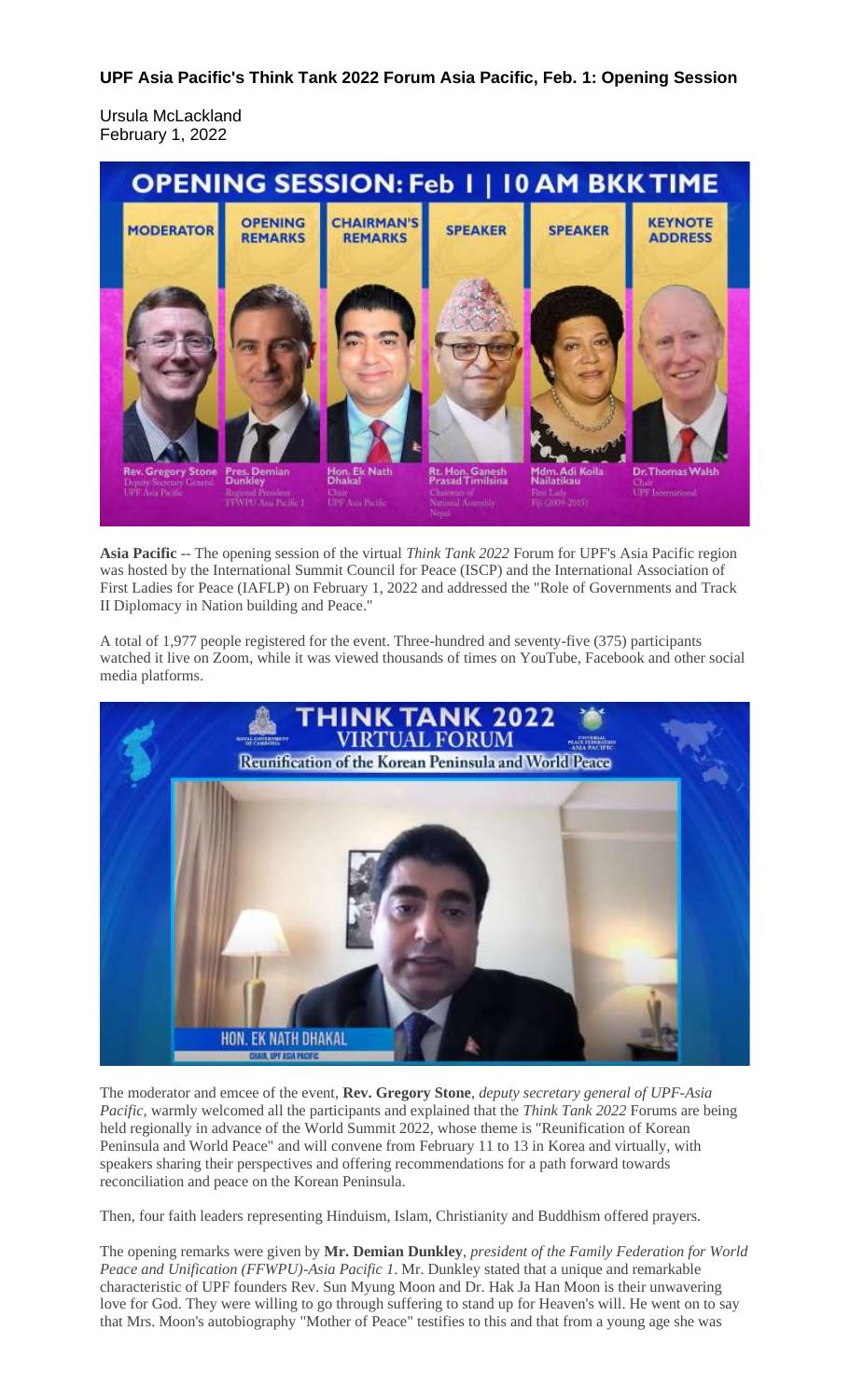determined to absorb the problems of humanity and to do everything in her power to bring about a world of peace.



Mr. Dunkley read a stirring excerpt from "Mother of Peace" in which Mrs. Moon describes the hundreds kilometers-long trek by foot she made with great trepidation with her mother and grandmother from her home village of Anju in North Korea across the 38th parallel, braving extreme weather conditions, when she was just five years old.

This happened soon after World War II when Korea was divided into North and South. Many people died and many families were torn apart because of that divide. Mrs. Moon knew that the divide was symbolic of the separation between humanity and God, our Creator, our Heavenly Parent.

So, from a young age, Rev. and Mrs. Moon made it their mission to bring about a heavenly unified Korea and heavenly unified world.



Following a congratulatory song, Rev. Stone noted the expanding activities of UPF and commented that the reunification of the Korean Peninsula is a lynchpin to global peace.

The chairman's remarks were given by **Hon. Ek Nath Dhakal**, *chair of UPF-Asia Pacific and a former minister of government of Nepal*. He began by recognizing the speakers and then spoke about the events that led to the division of the Korean Peninsula. He noted that the Korean War began in 1950 and concluded in 1953 without a peace treaty but instead an armistice, leaving the peninsula divided despite being populated by people with a common history, culture and language. In 1991, Rev. and Mrs. Moon met with the late North Korean President Kim Il-sung in North Korea, he highlighted.

He explained that UPF has been active in promoting the peaceful reunification of the peninsula and that regional *Think Tank 2022* Forums are being organized over three days from February 1 to 3 in support of that. UPF-Asia Pacific's forum will feature eight sessions centering on each of UPF's associations and 50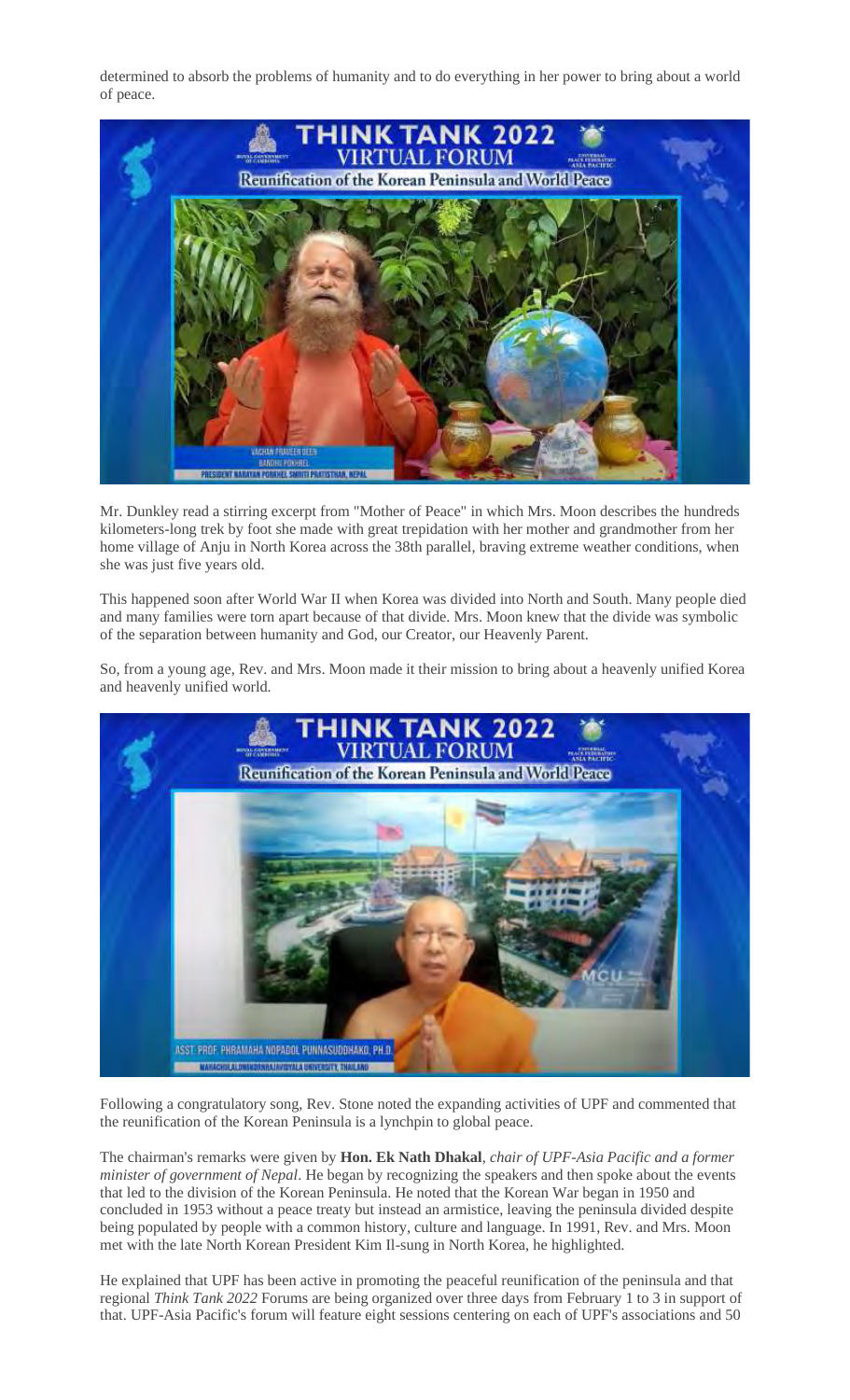speakers, and over 3,000 people from 33 countries registered for it, he further said.

UPF is also preparing for the World Summit 2022 in spite of various challenges related to the pandemic. All 157 governments that have diplomatic relations with South and North Korea have been invited to attend the event, and many have given very encouraging responses and are happy to participate.

Hon. Dhakal concluded by extending an invitation to everyone to participate in the Summit and expressed his confidence that we all can contribute to Korean reunification.



**Hon. Ganesh Prasad Timilsima**, *chairman of the National Assembly of Nepal,* expressed his belief that Korean reunification will not only open the path to world peace, but also enhance mutual prosperity of the human race by promoting interdependency and universal values. It will also strengthen economic, cultural and educational development. The Korean people themselves are integral to solving the problem of the two Koreas given their common geography and also their social, cultural and religious heritage. However, dialogue with neighbors in the region can play an important role, and without their involvement, reunification may be impossible. Correspondingly, the process of reunification is important to all of Northeast Asia and it is our common job to promote peace and stability in the region, Hon. Timilsima noted. Interdependency of the world system is required to fulfil the important task of reconciliation and international cooperation and dialogue will ensure the solidarity and common future of all peoples of the world.

**Mdm. Adi Koila Nailatikau**, *first lady of Fiji (2009-2015),* said she was honored to join the event from her island home of Fiji. In preparing for it, she reflected on all the UPF World Summits and conferences she attended since 2013. The unification of the Korean Peninsula has been at the forefront of the agenda of these meetings every year. From her experiences and feelings, she has felt the growing strength, faith and belief of everyone participating in these convenings that unification is possible in our lifetimes. Rev. and Mrs. Moon understood that at the heart of Korea is a spiritual heritage as well as a common culture, tradition, language and one people. It is such a beautiful sentiment, and it is what the foundation of reunification will be -- a reminder of what once was and what can be.

She shared how the land and oceans are essential to everyday lives in the Pacific Island nations; they also teach about harmony and unity. Similarly, "for Korea, you only need to look back at what nature intended from the beginning, the very ground you walk on is part of one peninsula gifted to all Korean people." It is people who create divisions, but the land and the seas are the first to remind us of what we share together and have in common, she said.

A key challenge for the peninsula is how to allow the many different voices to come together in harmony. Rev. and Mrs. Moon knew and practiced their belief that unification would happen peacefully for all Korean people, and in setting up peace zones and fostering soft power diplomacy, though a long and patient process, they have successfully advanced peace and interaction between North and South Korea. They understood that peace is a process that will not come simply, but will take years of consistent nurturing and love, which is what they envisioned 30 years ago.

Mdm. Nailatikau also emphasized that the reunification process should be Korean-led, while other countries and the international community should support it and have a role to play. She also noted that the Asian continent has a rich culture with religions that have shared values.

The former first lady concluded by commenting on the pandemic and recent volcanic eruption in Tonga, both of which have had far-reaching consequences. These occurrences "remind us that we share the same atmosphere, that we are all human at the end of the day. Looking past our ambitions, our power struggles,